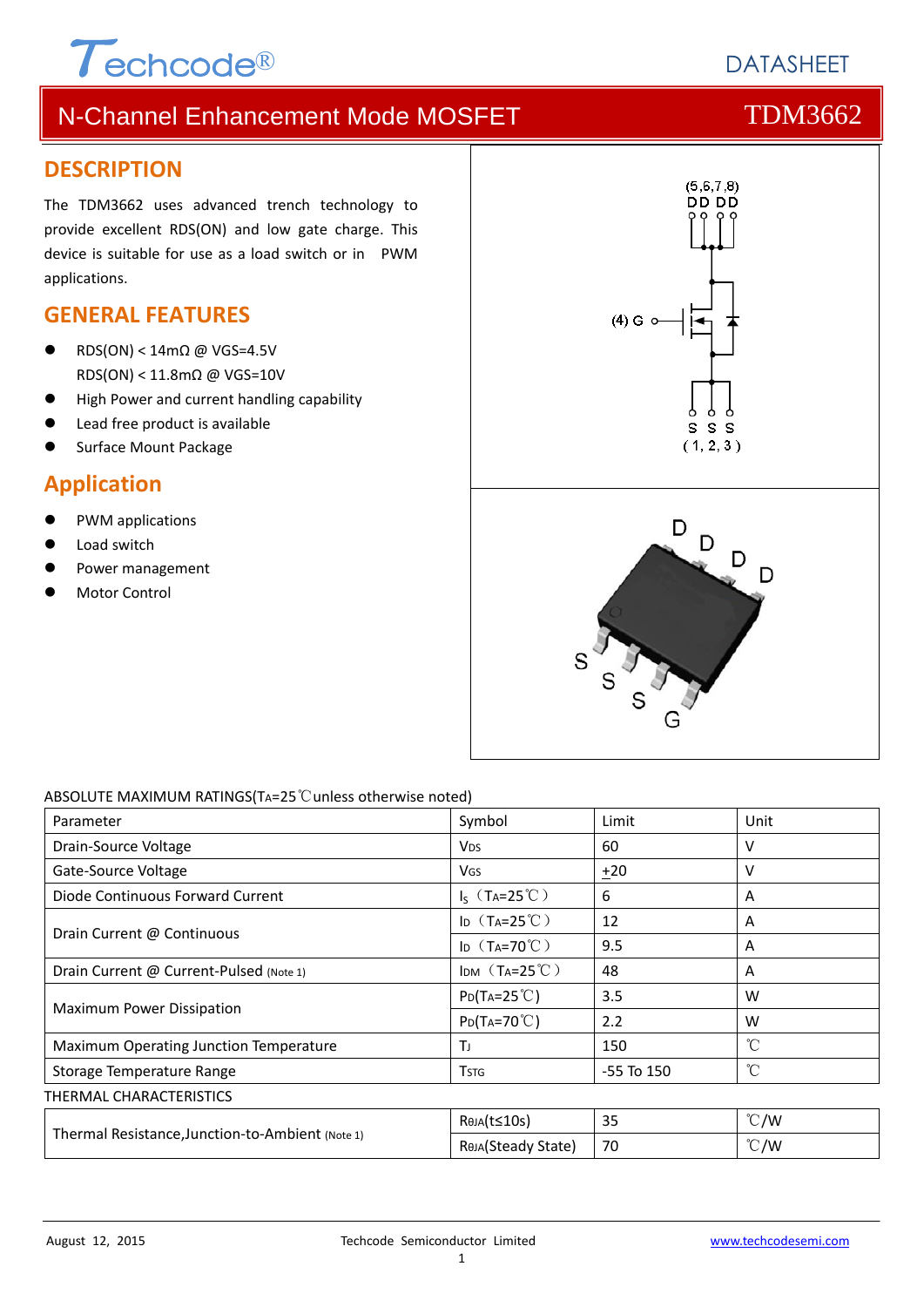

### **ELECTRICAL CHARACTERISTICS (TA=25**℃**unless otherwise noted)**

| Parameter                                 | Symbol                   | Condition                                         | Min                      | Typ              | Max            | Unit          |  |  |
|-------------------------------------------|--------------------------|---------------------------------------------------|--------------------------|------------------|----------------|---------------|--|--|
| OFF CHARACTERISTICS                       |                          |                                                   |                          |                  |                |               |  |  |
| Drain-Source Breakdown Voltage            | <b>BV</b> <sub>DSS</sub> | 60<br>VGS=0V ID=250µA                             |                          | $\overline{a}$   | $\sim$         | $\vee$        |  |  |
| Zero Gate Voltage Drain Current           | <b>l</b> <sub>DSS</sub>  | VDS=48V, VGS=0V                                   | $\overline{a}$           | $\mathbb{L}$     | $\mathbf{1}$   | $\mu$ A       |  |  |
| Gate-Body Leakage Current                 | <b>IGSS</b>              | VGS=±20V,VDS=0V                                   | $\overline{a}$           | $\blacksquare$   | ±100           | nA            |  |  |
| <b>ON CHARACTERISTICS (Note 2)</b>        |                          |                                                   |                          |                  |                |               |  |  |
| <b>Gate Threshold Voltage</b>             | VGS(th)                  | V <sub>DS</sub> =VGS, I <sub>D</sub> =250µA       | $\mathbf{1}$             | $\overline{2}$   | $\overline{3}$ | $\vee$        |  |  |
| Drain-Source On-State Resistance          | R <sub>DS</sub> (ON)     | VGS=4.5V, ID=8A                                   | $\overline{a}$           | 11               | 14             | $m\Omega$     |  |  |
|                                           |                          | VGS=10V, ID=10A                                   | $\overline{a}$           | 10               | 11.8           | $m\Omega$     |  |  |
| DYNAMIC CHARACTERISTICS (Note 3)          |                          |                                                   |                          |                  |                |               |  |  |
| <b>Gate Resistance</b>                    | $R_G$                    | VDS=0V, VGS=0V, F=1.0MHz                          | $\overline{\phantom{a}}$ | $\mathbf{1}$     | $\sim$         | Ω             |  |  |
| Input Capacitance                         | Ciss                     | VDS=30V, VGS=0V, F=1.0MHz                         | $\overline{a}$           | 2518             | 3500           | PF            |  |  |
| <b>Output Capacitance</b>                 | Coss                     |                                                   |                          | 205              | $\frac{1}{2}$  | PF            |  |  |
| Reverse Transfer Capacitance              | Crss                     |                                                   |                          | 100              | $\overline{a}$ | PF            |  |  |
| <b>SWITCHING CHARACTERISTICS (Note 3)</b> |                          |                                                   |                          |                  |                |               |  |  |
| Turn-on Delay Time                        | $td($ on $)$             | VDS=30V, RL=30 $\Omega$ , VGEN=10V, RG=6 $\Omega$ | $\bar{\mathcal{L}}$      | 18               | 33             | nS            |  |  |
| Turn-on Rise Time                         | tr                       | $ID=1A$                                           | $\overline{\phantom{a}}$ | 10               | 18             | nS            |  |  |
| Turn-Off Delay Time                       | td(off)                  |                                                   |                          | 73               | 131            | nS            |  |  |
| Turn-Off Fall Time                        | tf                       |                                                   | $\overline{a}$           | 27               | 49             | nS            |  |  |
| <b>Total Gate Charge</b>                  | Qg                       | VDS=30V,ID=10A,VGS=10V                            | $\overline{a}$           | 45               | 65             | nC            |  |  |
| Gate-Source Charge                        | Qgs                      |                                                   |                          | $\boldsymbol{9}$ | $\overline{a}$ | <sub>nC</sub> |  |  |
| Gate-Drain Charge                         | Qgd                      |                                                   | $\overline{a}$           | 8.5              | $\frac{1}{2}$  | nC            |  |  |
| Body Diode Reverse Recovery Time          | Trr                      | IF=10A, $dl/dt=100A/\mu s$                        | $\overline{a}$           | 28               | $\frac{1}{2}$  | nS            |  |  |
| Body Diode Reverse Recovery Charge        | Qrr                      |                                                   | $\overline{a}$           | 35               | $\Box$         | nC            |  |  |
| DRAIN-SOURCE DIODE CHARACTERISTICS        |                          |                                                   |                          |                  |                |               |  |  |
| Diode Forward Voltage (Note 2)            | <b>V</b> sp              | VGS=0V, Is=5A                                     |                          | 0.8              | 1.3            | $\sf V$       |  |  |

NOTES:

1. Pulse width limited by max. junction temperature.

2. Pulse Test: Pulse Width  $\leq 300$ μs, Duty Cycle  $\leq 2\%$ .

3. Guaranteed by design, not subject to production testing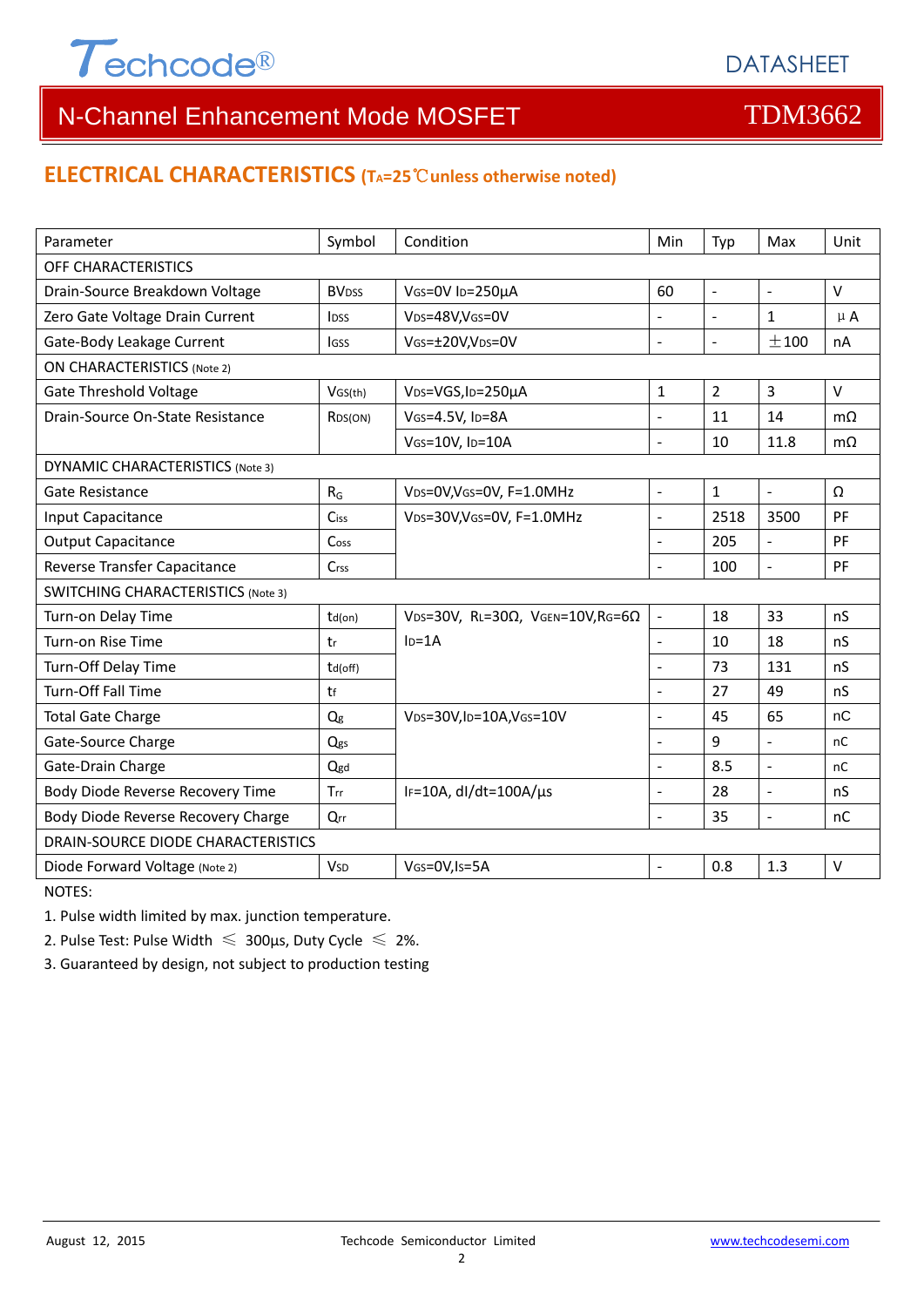

# **Typical Operating Characteristics**



**Power Dissipation** 



**Drain Current** 

#### **Thermal Transient Impedance**

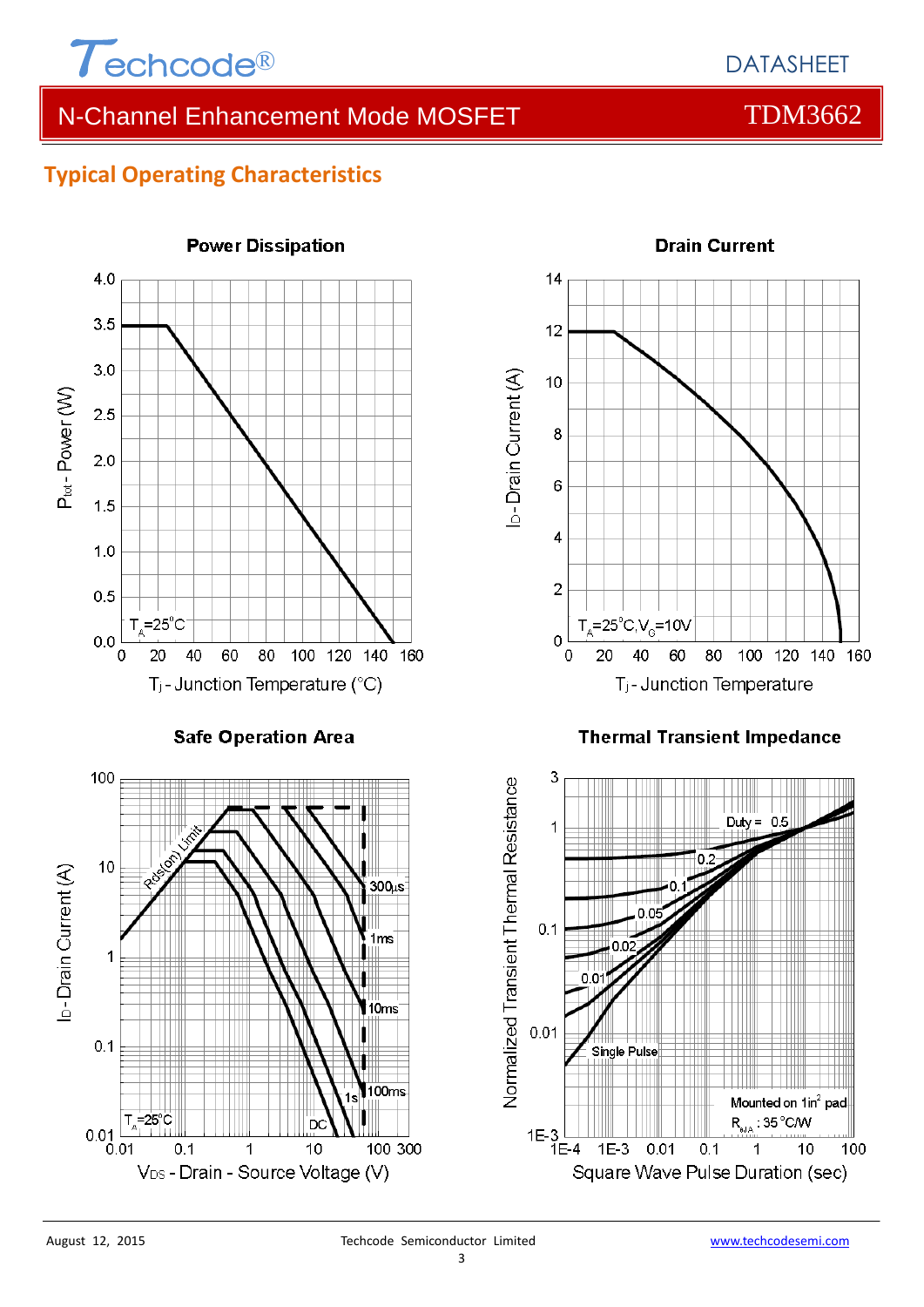

# **Typical Operating Characteristics(Cont.)**



### **Output Characteristics**



**Gate Threshold Voltage** 



# **Drain-Source On Resistance**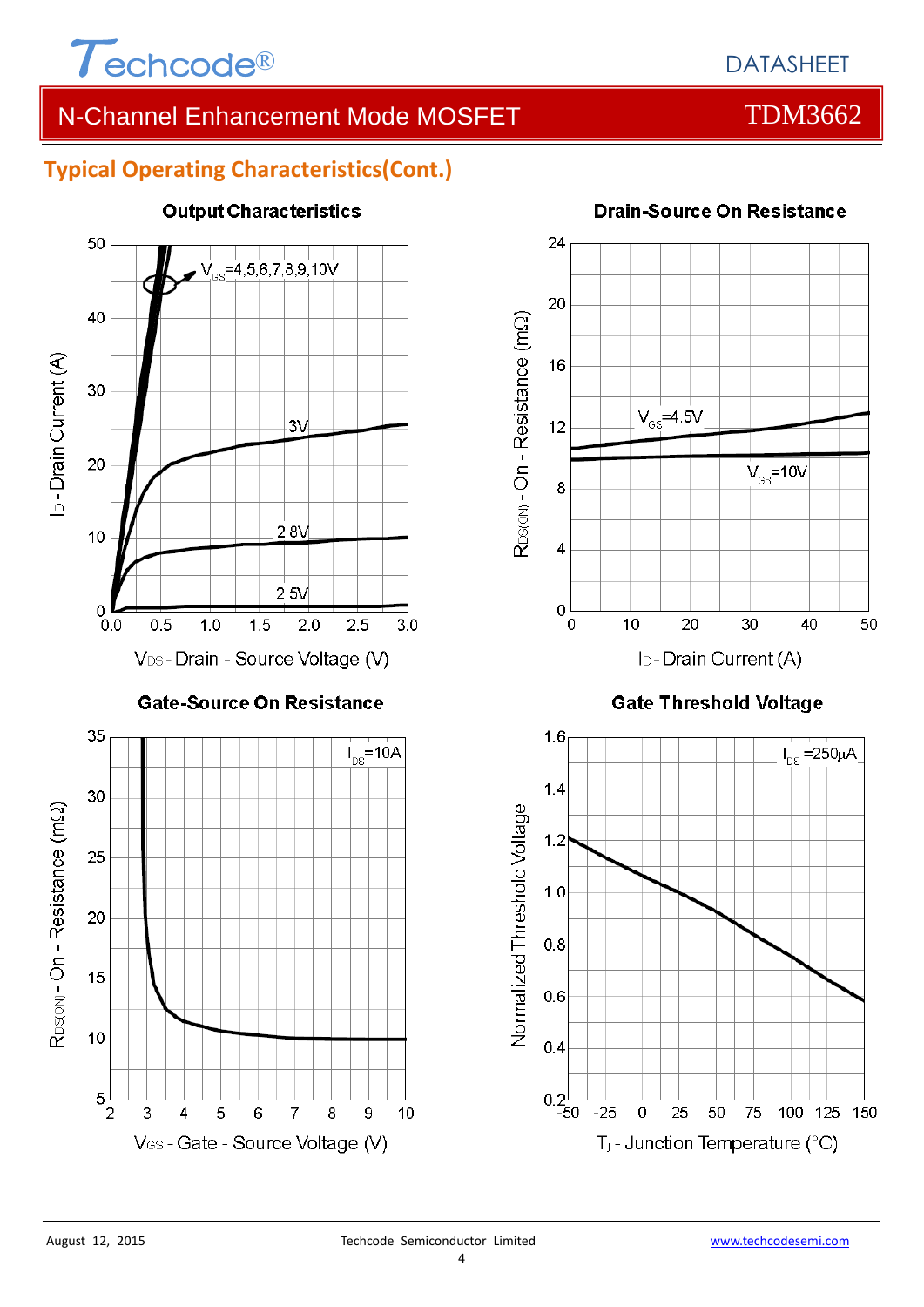

# **Typical Operating Characteristics (Cont.)**



#### **Drain-Source On Resistance**



### **Source-Drain Diode Forward**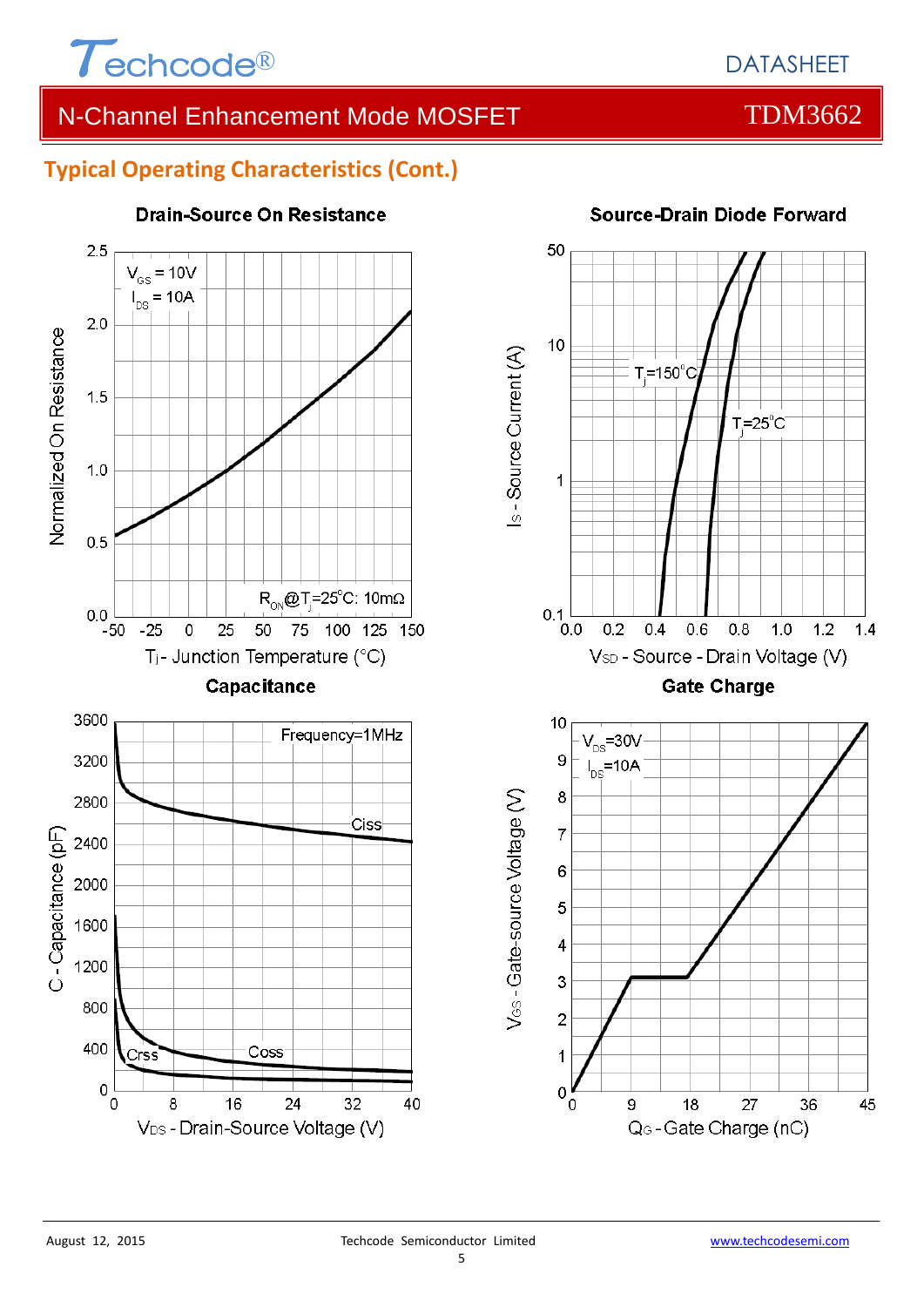

# **Package Information**

SOP-8 Package



| Symbol | Dimensions In Millimeters |             | Dimensions In Inches |       |  |
|--------|---------------------------|-------------|----------------------|-------|--|
|        | Min                       | Max         | Min                  | Max   |  |
| А      | 1.350                     | 1.750       | 0.053                | 0.069 |  |
| A1     | 0.100                     | 0.250       | 0.004                | 0.010 |  |
| A2     | 1.350                     | 1.550       | 0.053                | 0.061 |  |
| b      | 0.330                     | 0.510       | 0.013                | 0.020 |  |
| C      | 0.170                     | 0.250       | 0.006                | 0.010 |  |
|        | 4.700                     | 5.100       | 0.185                | 0.200 |  |
| F      | 3.800                     | 4.000       | 0.150                | 0.157 |  |
| E1     | 5.800                     | 6.200       | 0.228                | 0.244 |  |
| e      | 1.270 (BSC)               |             | 0.050(BSC)           |       |  |
|        | 0.400                     | 1.270       | 0.016                | 0.050 |  |
| θ      | $0^{\circ}$               | $8^{\circ}$ | $0^{\circ}$          | 8°    |  |



 $\boldsymbol{\theta}$